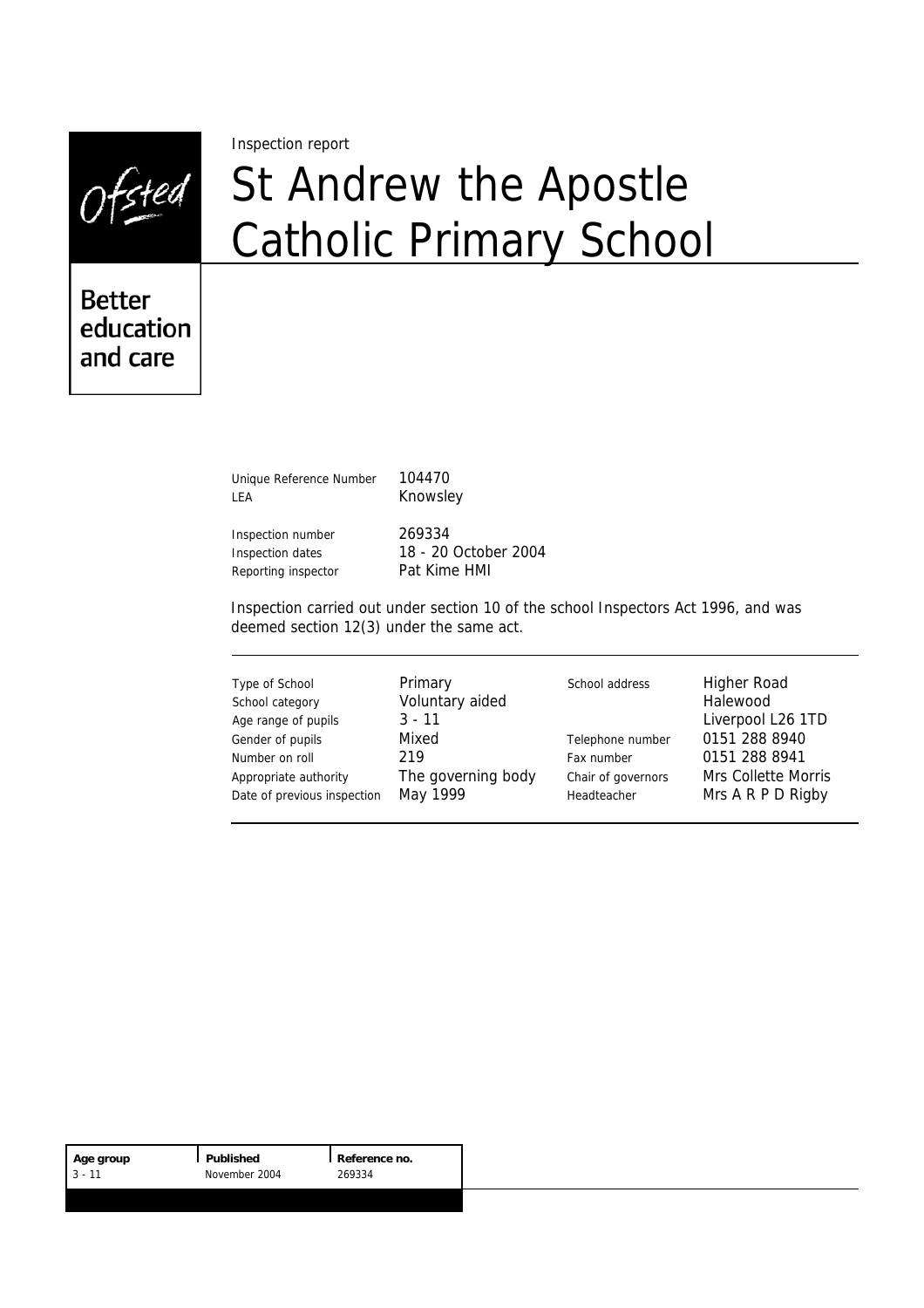## **Introduction**

The inspection was a pilot of the new arrangements for inspection announced by Ofsted in its consultation paper of February 2004. It was carried out with the support and co-operation of the staff of St Andrew the Apostle Catholic Primary School and of the local education authority.

The inspection was carried out by two of Her Majesty's Inspectors.

#### **Description of the school**

St Andrew's is an average sized primary school, in Halewood, approximately six miles south east of Liverpool. It caters for boys and girls aged three to eleven years. There are 205 pupils in the main school and 31 part-timers in the nursery. More children are due to join the nursery later in the year. When they start in the nursery, children's language and social skills are below those usually seen in children their age. Very few pupils are from minority ethnic backgrounds or have a home language other than English. A broadly average proportion of pupils, 21 per cent, are eligible for free school meals. The number of pupils with special educational needs is broadly average. Several new teachers have joined the school since the last inspection.

#### **Key for inspection grades**

| Grade 1 | Outstanding  |
|---------|--------------|
| Grade 2 | Good         |
| Grade 3 | Satisfactory |
| Grade 4 | Inadequate   |

© Crown copyright 2004

This report may be reproduced in whole or in part for non-commercial educational purposes, provided that all extracts quoted are reproduced verbatim without adaptation and on condition that the source and date thereof are stated.

Further copies of this report are obtainable from the school. Under the School Inspections Act 1996, the school must provide a copy of this report free of charge to certain categories of people. A charge not exceeding the full cost of reproduction may be made for any other copies supplied.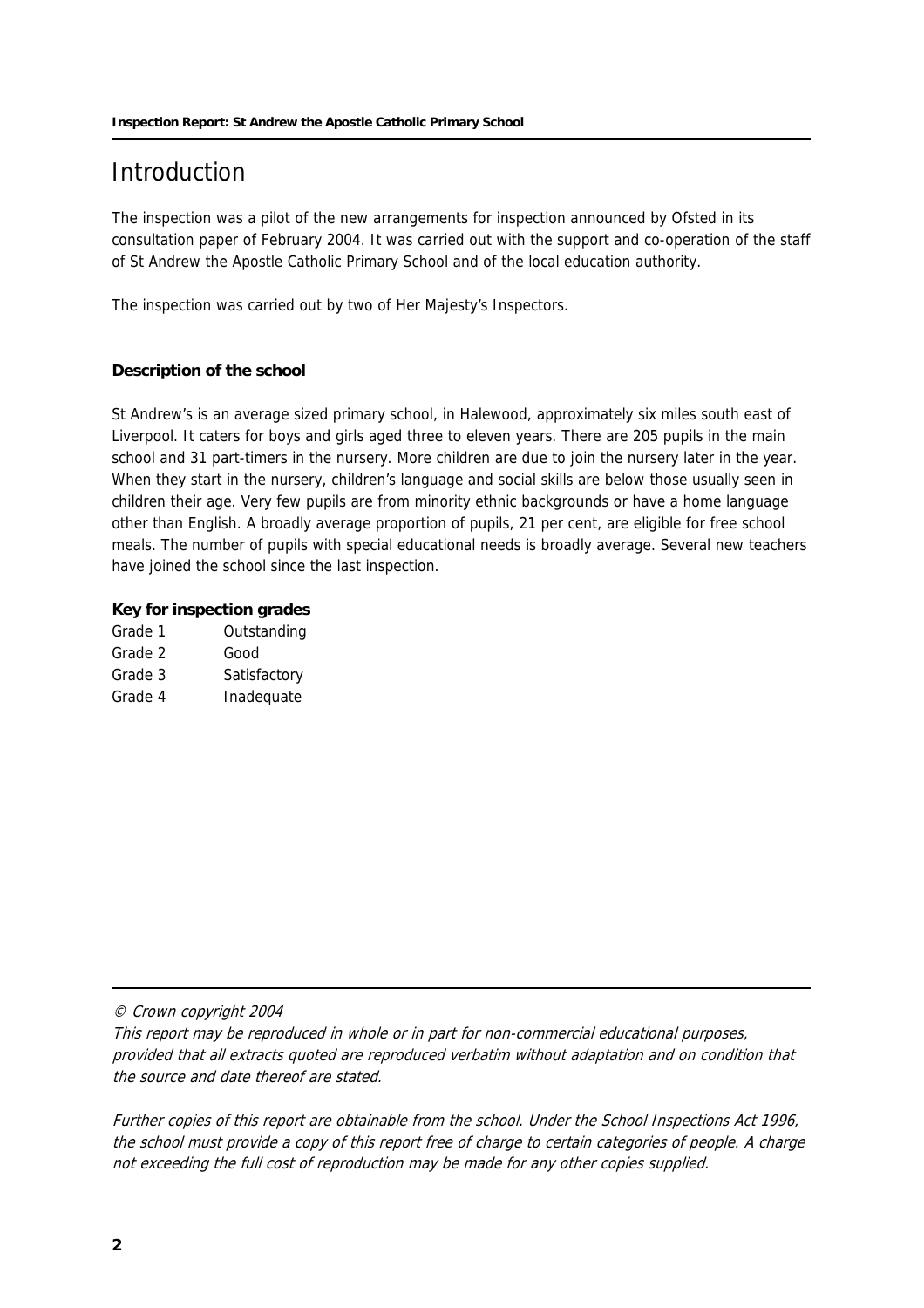# Overall effectiveness of the school

St Andrew the Apostle provides all its pupils with a good education in a very caring, happy atmosphere with a strong Catholic ethos. It provides good value for money. The school turns out well-rounded, confident pupils who are ready to make the most of secondary education. Teaching varies in quality but is good overall. The school provides a good curriculum and it is led and managed well. Pupils do well academically and reach above average standards. They make very good progress in their personal development. The school's own evaluation of its effectiveness is accurate.

#### **Grade: 2**

#### **Improvement since the last inspection**

There has been good improvement since the last inspection. There has been very good overall improvement in standards since the year 2000. Teaching remains good, pupils continue to make good progress, and the management of the school has improved. The issues for improvement from the last inspection have all been resolved well.

#### **Grade: 2**

#### **Capacity to improve**

The school is well placed to improve. The school's self-evaluation acknowledges that there are areas of relative weakness and identifies them accurately. The headteacher and senior staff are thoughtful and innovative. The staff are determined to continue to improve standards and do the best for every pupil at St Andrew's. The significant improvement in test results in 2004, the standards seen in Year 6, and the recent great improvement in pupils' writing all indicate a capacity to carry out improvement.

#### **Grade: 2**

#### **What the school should do to improve further**

In order to build on its strengths and improve standards further, the school should:

- improve the quality of the less effective teaching
- sharpen the planning of work in non-core subjects, where necessary, to ensure consistent progression in pupils' learning
- improve the resources for information and communication technology (ICT)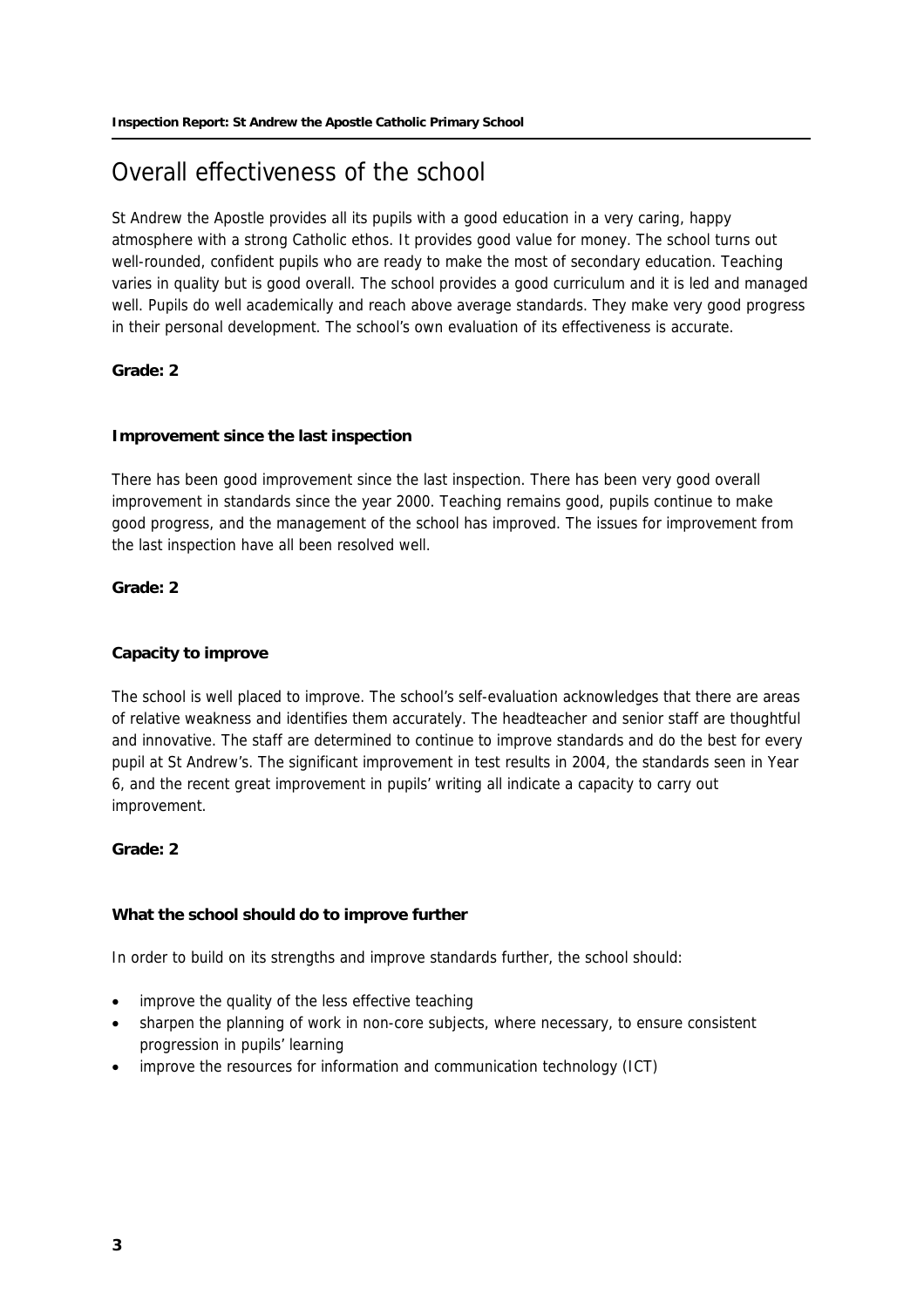## Achievement and standards

All pupils make good progress in their time at St Andrew's, whatever their ability or particular learning needs. Standards achieved in the national tests have varied from year to year. This reflects both the quality of teaching and differences in the ability profile of the pupils. Nevertheless, over the last four years, standards at the end of Key Stage 2 have risen. This improvement has been dramatic in mathematics, very good in science, and good in English.

For the current Year 6, the work seen in lessons and pupils books was above average overall, but better in mathematics than English.

Pupils' rate of progress varies between classes. They make good progress throughout the Foundation Stage (Nursery and Reception). In Key Stages 1 and 2, there are years in which pupils do very well, but also pockets where less effective teaching means they make merely adequate progress.

Personal development is very good. Pupils develop very good attitudes to learning, a strong sense of personal responsibility, and confidence. These will stand them in good stead for the future. Behaviour is good overall. Pupils' spiritual, moral and social development is very good and their cultural development is satisfactory.

Pupils enjoy their lessons and many join in extra activities, such as learning to play musical instruments, French and Spanish clubs, and sports. Pupils are proud of their school and they respond very well to the many opportunities to take responsibility in practical ways, and to contribute to the life and work of the school and the wider community. For example, they are actively involved in assemblies; they act as 'buddies' to others who need a friend in the playground; and, through the school council, they have carried out improvements to the playground. Pupils are developing a very good understanding of citizenship. They show respect for each other and clearly follow the classroom and school rules. They learn to consider questions of right and wrong and to make right choices in their own lives. Although a small number of pupils have behavioural difficulties; they make very good progress in developing self-control.

Pupils' attendance is satisfactory and has risen over the last three years. A very small number of pupils are absent a lot but the school has very good systems to promote school attendance, and has brought about a significant improvement in these pupils' attendance.

#### **Grade: 2**

### Quality of provision

The quality of provision is good overall. The school provides a good curriculum and teaching is good. The care, support and guidance provided for pupils are very good.

The quality of teaching is good overall, but inconsistent. This was confirmed by the lessons observed, the work in pupils' books, and discussions with staff and pupils. Some of the recently-qualified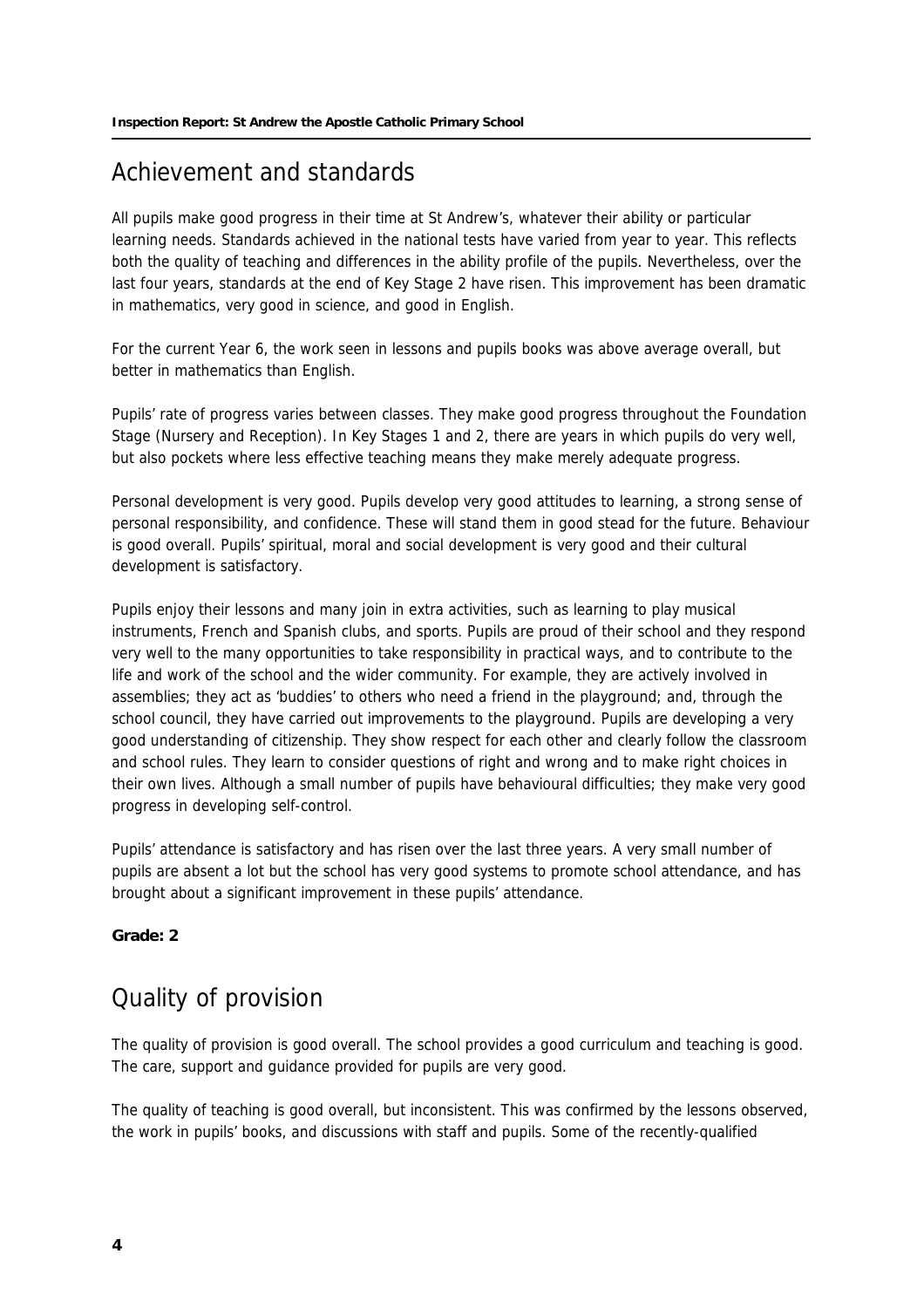#### **Inspection Report: St Andrew the Apostle Catholic Primary School**

teachers are among the schools' most effective. In the majority of classes teaching is very good and pupils progress really well. Teaching in nursery and reception is very effective, particularly in personal, social and emotional development; and in communication, language and literacy. However, some of the teaching is only adequate and a small amount is not good enough.

In the most effective lessons, teachers capture pupils' interest and ensure that work is challenging but achievable for all pupils. They manage pupils' behaviour well. These lessons are planned very well and move along at a good pace; the pupils work very hard and relationships between teachers and pupils are very good.

In the small number of lessons teaching is less effective either because teachers do not manage the pupils well and lessons slow down because too much time is given over to organising the class and maintaining order, work is not closely matched to pupils' learning needs, or it is not explained sufficiently clearly.

The marking of pupils' work is mostly thorough and rigorous, but it does not always indicate clearly to pupils where they have done well and what they need to do to get better. Day-to-day checks on children's progress are very good in the Foundation Stage.

The curriculum is broad and balanced, meets the needs of all pupils and meets statutory requirements. It is extended by including French and Spanish. There is a strong emphasis on literacy and numeracy, and on developing pupils' speaking skills as a precursor to writing. English, mathematics and science are kept as separate subjects but the school has recently taken an innovative approach to planning the curriculum in non-core subjects. This work is based around cross-curricular topics which interest the pupils, and which have a bias towards a different subject each half-term. In some cases, good progress has been made in linking subjects whilst ensuring pupils are effectively developing subject-specific skills and knowledge. However, in a few subjects pupils are not making the progress they could. The curriculum is enriched by a very good range of additional activities, including: clubs; educational visits and visitors; the opportunity to learn to play musical instruments and termly 'themed weeks' that deepen pupils' understanding of cultural diversity. For example, pupils have the chance to take part in musical events as part of Liverpool's capital of culture project.

The school rightly prides itself on the way it cares for all its pupils. Staff are concerned for the pupils' well being and the school does much to build their self-esteem and develop their independence. Pupils know there is always someone they can turn to if they have a problem. Well-established dayto-day routines ensure pupils' safety. There are rigorous child protection procedures and very good links with external agencies which ensure speedy intervention to support vulnerable pupils. Support for pupils with special educational needs is a strength of the school. Pupils are encouraged to adopt a healthy lifestyle, for example through the provision for physical education and the national fruit scheme, and to respect and improve the environment. They are keen to be 'Green Knights' who collect litter and meet with the headteacher to discuss ways of recycling and saving energy.

#### **Grade: 2**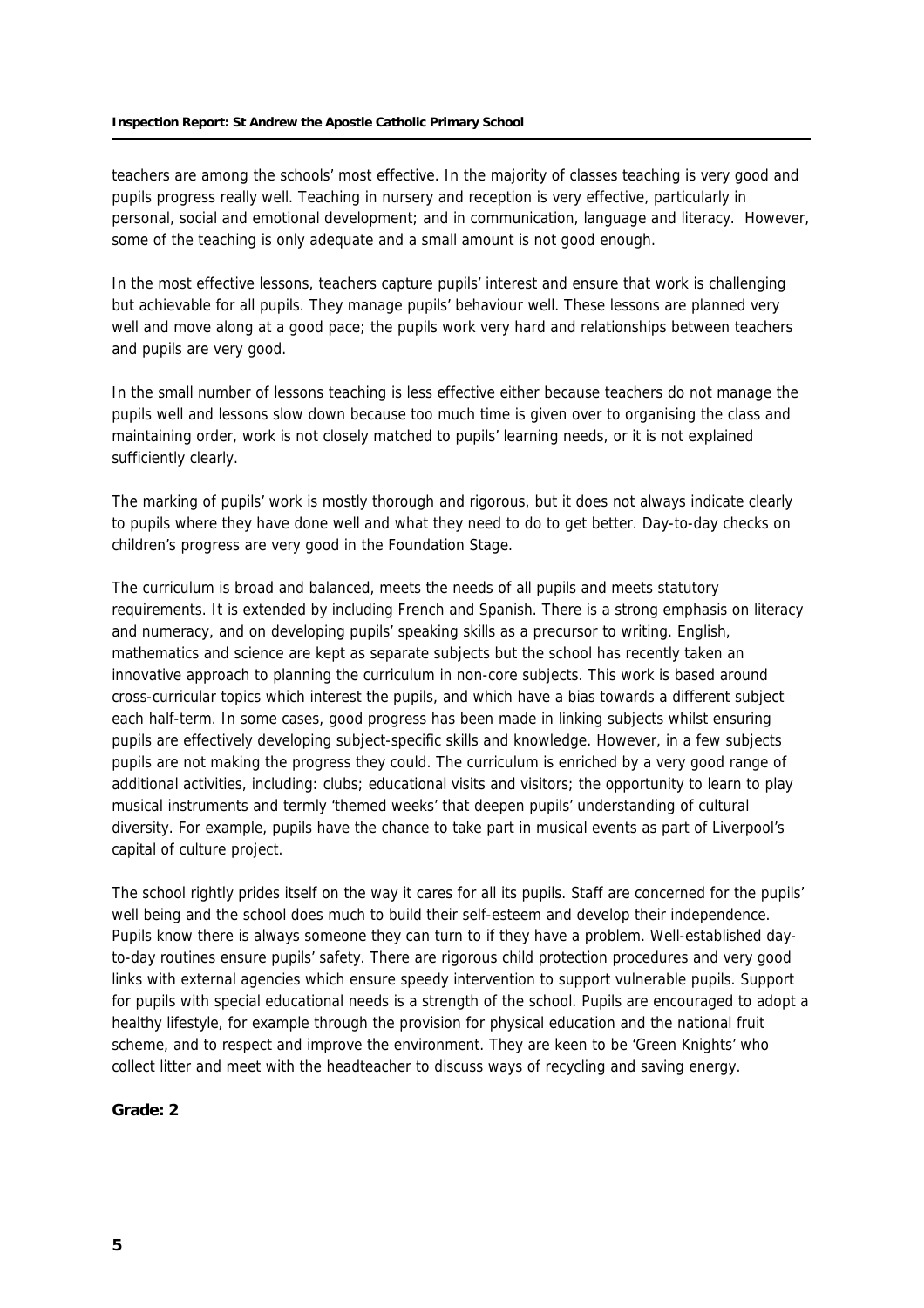## Leadership and management

The school is led and managed well and it provides all its pupils with equal opportunities to achieve in all aspects of learning. The headteacher involves all the school's stakeholders, staff, pupils, governors and parents in planning for improvement, and there is a sense of common purpose and a strong commitment to doing the best for every pupil. The senior management team is strong, reflective and innovative. These senior staff are behind changes that have led to the recent improvement in standards, and they are strongly committed to continuing to move the school forward. Monitoring performance has developed well over the last two years. Pupils' progress is checked carefully as they move up the school to ensure they are on track to reach the standards they should, and staff are held accountable for progress in their classes. This, along with good opportunities for professional development matched to staff and the school's needs, has resulted in significant improvements in teaching. However, further improvement is needed if all staff are to make a full contribution to pupils' achievement. The governors are well-informed and they fulfil their responsibilities well. Taken overall, the accommodation and the resources for teaching and learning are sufficient, but there is not enough up-to-date, functioning equipment for ICT.

**Grade: 2**